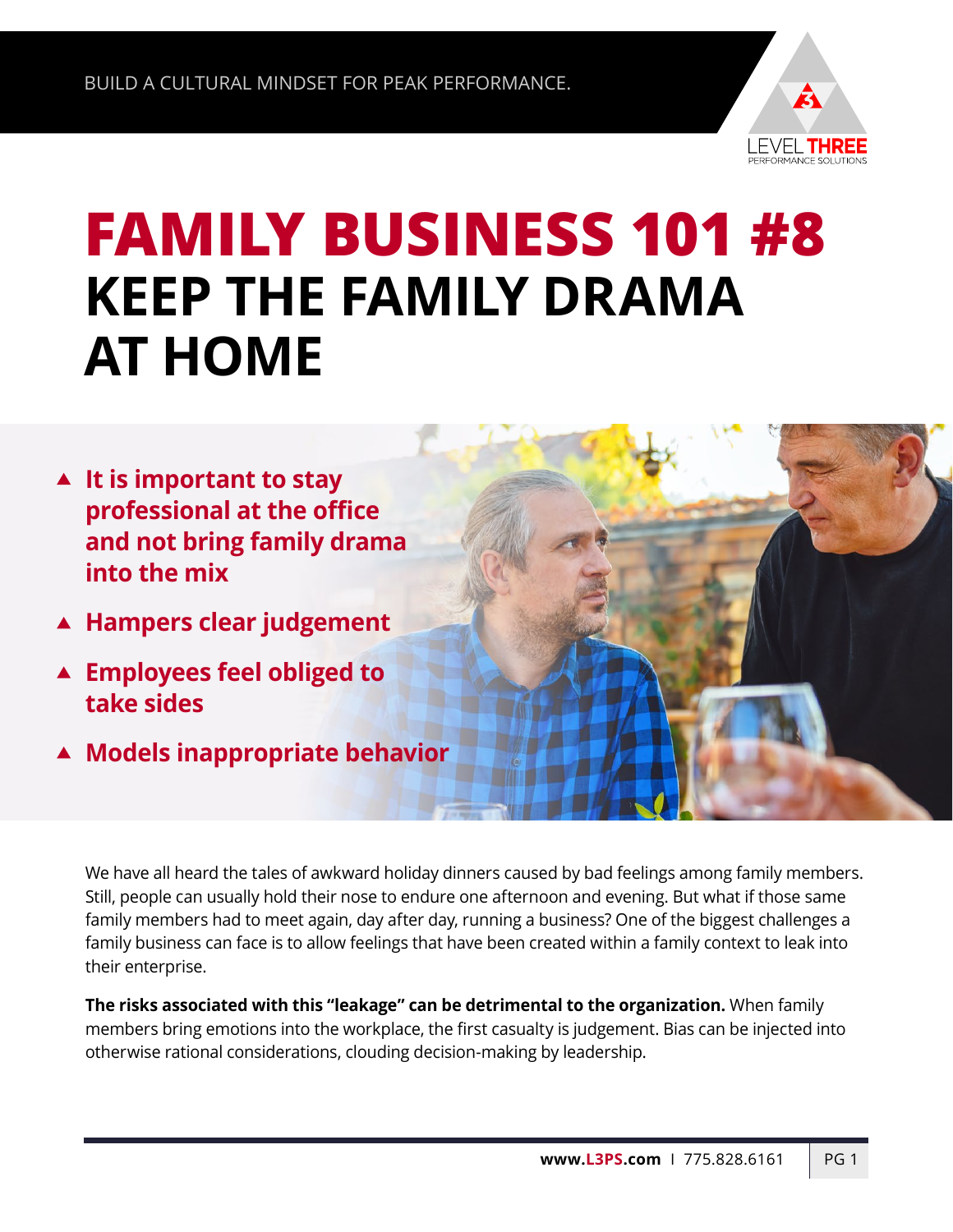

**A second impact on effectiveness arises when employees observe the tension manifested among family members.**  Many may feel driven to "take sides." It would be natural for "their leader's" viewpoint to influence their own views even more than in a normal situation. The resulting tug-of-war of bias can lead to bad decision-making, resulting in poor strategic thinking.

A CEO I worked with would say, "When a strategy is right, it isn't necessarily visible. When a strategy is wrong, it shows up immediately." An oft-cited example of this was when Coca Cola launched "New Coke" many years ago. Because of the muddled strategic thinking that can develop resulting from these emotional conflicts, initiatives are more likely to fail. When this occurs inside a drama-ridden business, recriminations abound within the respective members' echo support chambers and begin to poison the environment. Productivity inevitably suffers.



Drama also has a more palpable component. People can see and feel the tension that exists. The affected family members wind up modeling inappropriate behaviors to the rest of the organization. **Allowed to continue, these behaviors become viewed by the employees as the way to "fit in;" in other words, the culture becomes clearly established along the fault lines of the contending factions.** 

At best, this can be dispiriting. It can become one more reason why someone may elect to look elsewhere for rewarding work. Retaining talent is always less expensive than attracting new employees. **Studies estimate that it costs \$15,000 per lost employee.** So, in addition to creating an unattractive climate and possibly affecting the culture, there are measurable costs to permitting this kind of problem to arise.